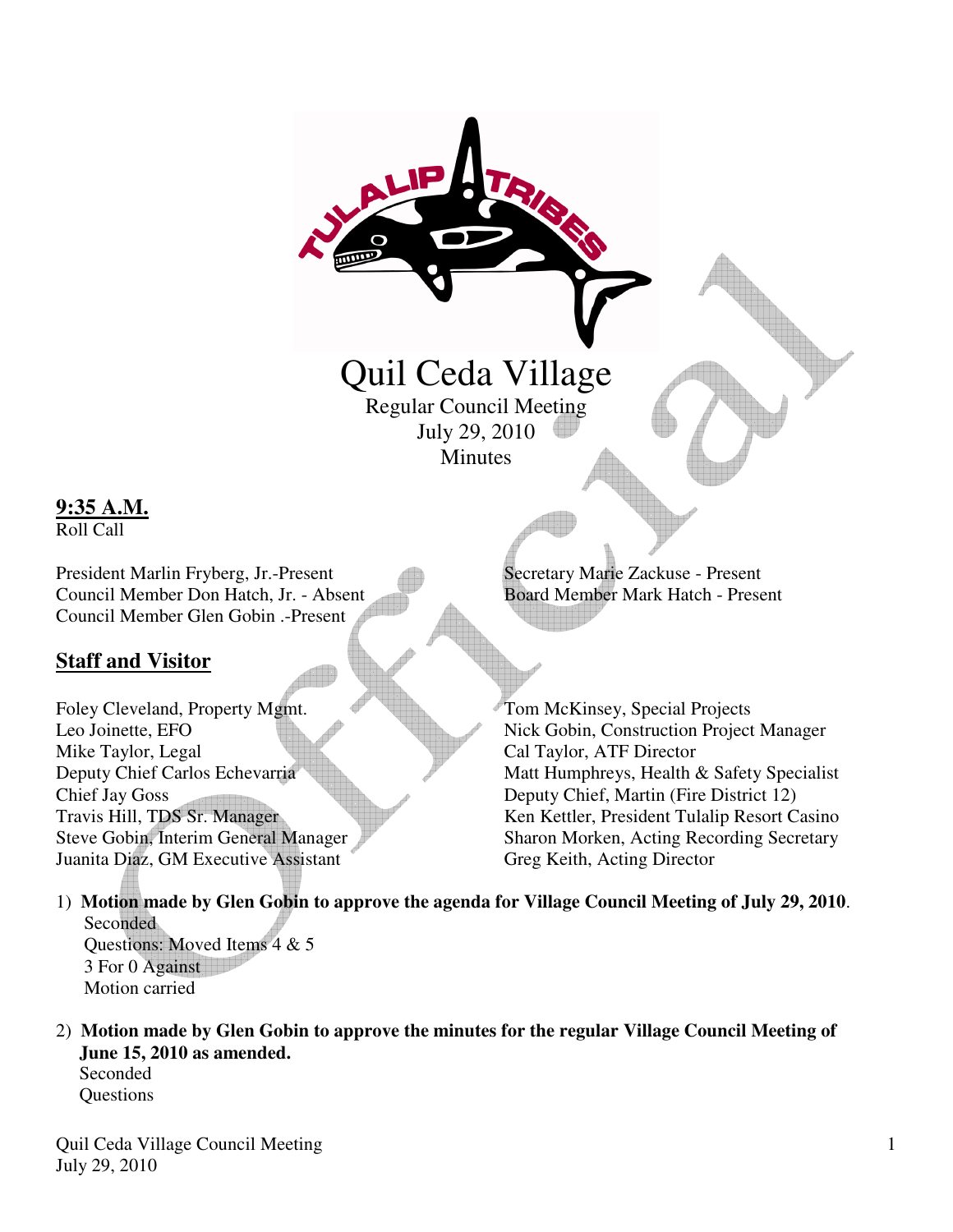3 For 0 Against Motion carried

#### **Fire District 12**

3) Second Quarter Response Report

4) Fire Prevention Report

Continue to review for John Sam Lake. File of Life refrigerator and home magnet handed out and brochure.

### **Law Enforcement**

5) June Police Report

 Discussion – Carlos Echevarria; Steve Gobin, Marlin Fryberg, Jr.; Debbie Bray; Mark Hatch; Jay Goss; Glen Gobin

 Hand out on July statistics. Question asked regarding trucks parking at Home Depot. Nationwide policy to allow parking for trucks. QCV can do something about this and pass an Ordinance. Can someone just park an RV? Walmart allows overnight parking up to three days. National Night Out is August  $3<sup>rd</sup>$ , 6 pm at the Amphitheatre. Special Olympics are August 7<sup>th</sup> at the Amphitheatre. Not a lot to report on transients. Brief discussion on pan handling with Tribal Police trying to stop it at freeways at the entrance to the Reservation. Graffiti painting, drug paraphernalia and dead animals underneath new bridge at  $116<sup>th</sup>$  by Donna's Truck Stop. It cost \$62,000 to paint over the graffiti on the bridge at  $116<sup>th</sup>$ . We need more development. Kids are Coming underneath to paint. It will be months of planning with WSDOT. Carving building has alarm system. Theft in general is higher this month. There have been no issues with concerts. Bone game is coming up. What are the preparations with that? What to expect, camping and parking, etc.? Chief Goss is working on patrol staff. Nina Reece is working on a request to have the road closed between Amphitheatre and Seattle Premium Outlets. Do we need a variance to have a camping within the village? No specific prohibition on property, we just move them out. This event is drugs and alcohol free. Steve – no specific prohibition on property, we just move them out.

## **Health & Safety**

6) Second Quarter Report-Hand out

Discussion - Matt Humphries

 There have been five accidents for the first six months. Lowest amount so far with only two days lost out of the five accidents. Staff has held 19 safety meetings within the first six months. No incidence to report at the storage facility. Angie Tait monitors fork lift and storage area very well.

## **Maintenance**

7) Contract Change Order No. 01 with Tulalip Construction for certain owner requested changes to the Contract Scope of Work in an amount not to exceed \$15,000.

Discussion: Nick Gobin; Glen Gobin; Debbie Bray; Marlin Fryberg, Jr.

 The change order is to modify the road striping project scope of work. The original bid included striping at Chevron Gas Station, Liquor Store and 31<sup>st</sup> Avenue (bid alternate No. 06). Additional work to include Bid No 02, 116<sup>th</sup> Street NE Bridge area markings and No. 05, 88<sup>th</sup> Street NE Bridge area markings which will be

Quil Ceda Village Council Meeting July 29, 2010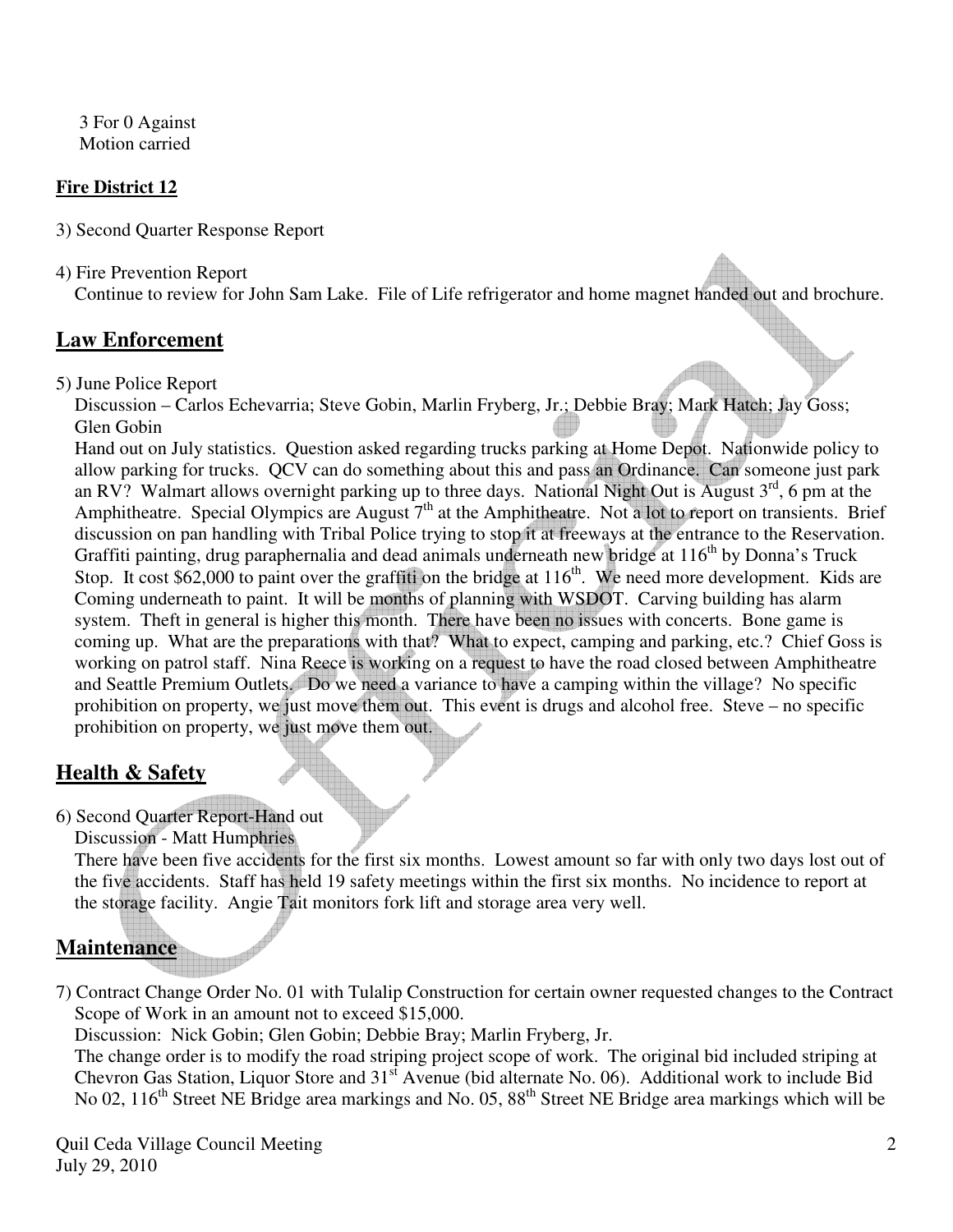reimbursed by the City of Marysville. Additional cost issues No. 001, 002, 004 were also modified at the owners request. Staff will bring an MOA to the board.

#### **Motion made by Glen Gobin to adopt Resolution No 2010-012 approving owner requested change order #1 between Quil Ceda Village and Tulalip Construction Company in an amount not to exceed \$69,842.**

Seconded **Questions**  3 For 0 Against Motion carried

## **Finance**

8) Additional Check Signers Discussion: Steve Gobin; Glen Gobin General Manager needs to add new signer to replace the one lost through retirement.

 **Motion made by Glen Gobin to adopt Resolution No. 2010-008 approving the following to be authorized check signers for Quil Ceda Village: Village Council Members Glen Gobin, Don Hatch, Marlin Fryberg Jr. Village Acting General Manager Steve Gobin** 

 **Village Clerk/Administrative Director Nina Reece** 

 **Village Special Projects Director Tom McKinsey** 

 **Village TDS Senior Manager Howard Brown** 

 **Tribal/Village Executive Financial Officer Leo Joinette** 

 **Tulalip board of Directors**  Seconded **Ouestions**  3 For 0 Against Motion carried

**Tulalip Data Services**

9) Employee Contract Amendment

 A) Resolution No. 2010-009 authorizing a two year contract with Greg Keith B) Resolution No. 2010-010 authorizing a two year contract with Travis Hill C) Resolution No. 2010-011 authorizing a two year contract with Jacob Setterberg Council requested evaluations.

## **NO ACTION TAKEN ON RESOLUTIONS**

## **Travel Report & Contracts under \$50K**

10) FYI-Out of State Travel

 A) John McCoy; Suzie Wright NCAI Mid-Year Conference, Rapid City, South Dakota, June 20-23 Total \$4,309.38